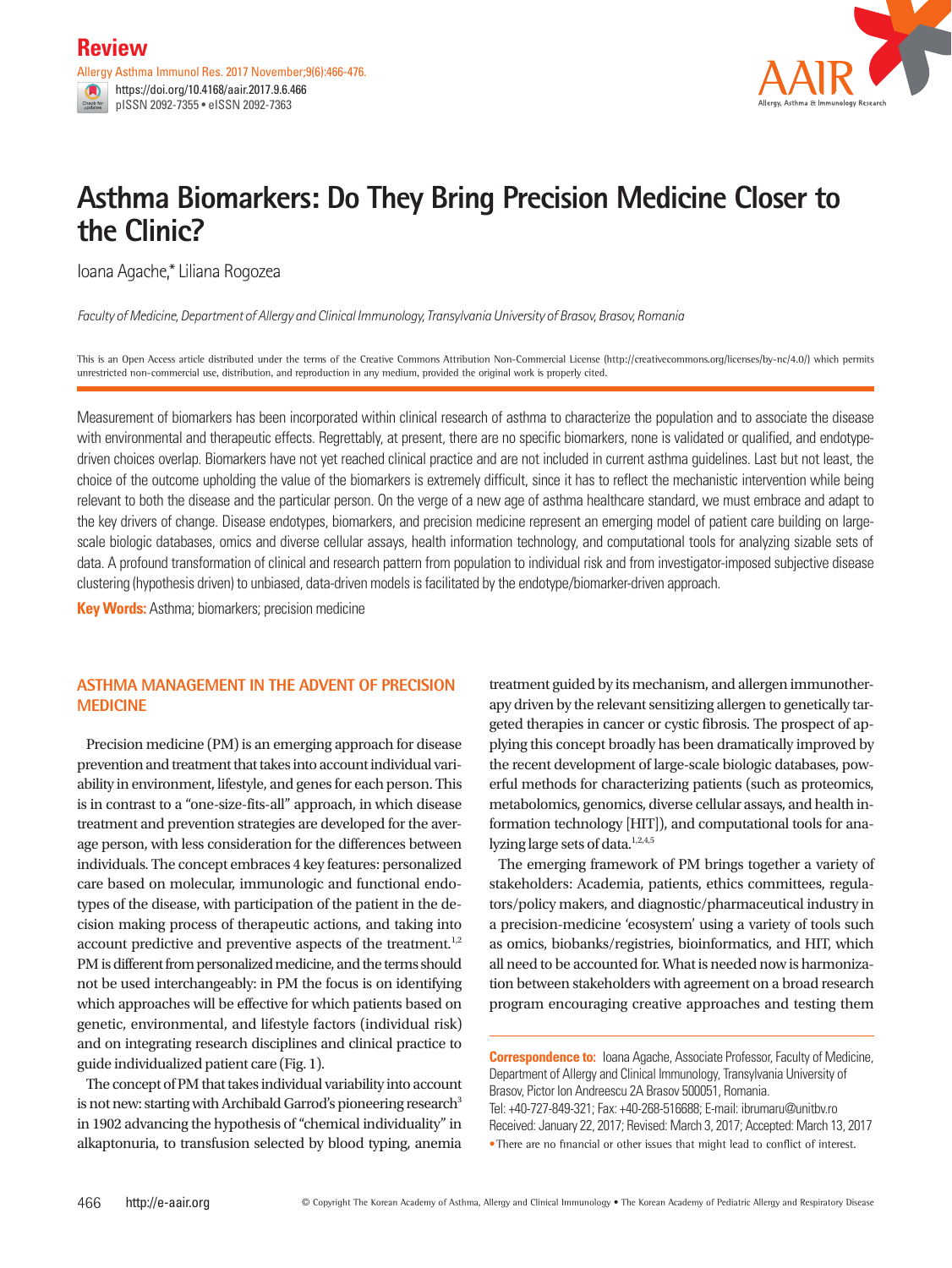#### **AAIR**



**Fig. 1.** The audacious goal of precision medicine. Understanding the complex networks of molecular, genetic and environmental in combination with strong health economics data and in alignment with patients participation will open the door for prevention strategies and curative therapies for asthma.

rigorously both for robustness and for applicability for real life personalized care (Fig. 2).

We are coming to understand the complex networks of molecular pathways and characteristics of the asthma endotypes that interact to drive inflammation and remodeling that need to be targeted, in combination, to develop prevention strategies and curative therapies for asthma.5-9 This subtle and highly complex architecture of disease-specific pathways (endotypes) steadily provides new targets for more efficient and tailored interventions.5,10,11 However, although the progress in understanding the mechanisms of asthma has been so significant during the last decade, it does not yet mirror the number of submission dossiers for new medicinal products to regulatory agencies. Instead, it seems likely that the pipeline in successful drug development is rather slowing down. $12,13$  The reasons for this declining trend could be the sluggish translational implementation of these discoveries and the uncertainty experienced by pharmaceutical companies due to the lack of guidance, which should be provided by the regulators. Expanding PM clinical trials in asthma is a must for moving the field forward, together with other initiatives, such as developing new laboratory models for research and national/regional and international asthma knowledge systems.<sup>2,5</sup>

The multilevel (clinical, functional, structural, and biological) and dynamic (*i.e.*, subjected to variability with time) heterogeneity of asthma challenges a personalized approach for treating these patients. Thus, asthma is ideally suited for PM requiring an individualized approach based on biological mechanisms (endotypes) for a better selection of treatment responders, risk prediction, and design of disease-modifying strategies.<sup>2,4,5</sup> A major critical step for this tailored, mechanistic approach will be the identification, validation, and qualification of pathways-spe-



**Fig. 2.** What we need to achieve the audacious goal of precision medicine. Harmonization between stakeholders and tools with agreement on a broad research program encouraging creative approaches and testing them rigorously both for robustness and for applicability for real life personalized care is needed to bring precision medicine to the clinic.

cific biomarkers as companion diagnostics, which will ultimately enable the clinician to select 'the right treatment for the right patient at the right time.'4,14,15 Therefore, the ultimate goal of the endotype/biomarker-driven approach in asthma is to develop the "magic bullet" linking drug response with the biological profile and to provide a safe and efficacious drug for a selected patient population. Besides the therapeutic purpose, the endotype/ biomarker-driven approach should be able to open new avenues for prevention in high-risk individuals, early diagnosis and intervention, and disease modifying strategies.<sup>4,5,7</sup>

## **ASTHMA BIOMARKERS: A CRITICAL APPRAISAL**

The ideal asthma biomarker links the disease endotype with the phenotype, predicts disease behaviors: exacerbation, severity, response to treatment, is stable over time or has a predictable variation pattern, and is easily replicated across populations with different genetic backgrounds.7,10 Biomarkers can be associated with the mechanistic pathway and thus guide treatment (for example sputum or blood eosinophils or serum periostin) or is the key molecule of the pathway and thus the biomarker itself is the target of the intervention. The challenge with asthma biomarkers is their variability across age and asthma severity and in time, thus incorporating time trends as a hallmark of asthma as a variable disease is a must in biomarkers research and validation.<sup>16</sup> Another significant challenge is the complexity of a given endotype. We recently described the type 2 asthma as an example of a complex endotype with several major pathogenic pathways driven by interleukin (IL)-5, IL-4/IL-13, or immunoglobulin E (IgE) and with a multitude of modulators: genetic and epigenetic influences, barrier dysfunction,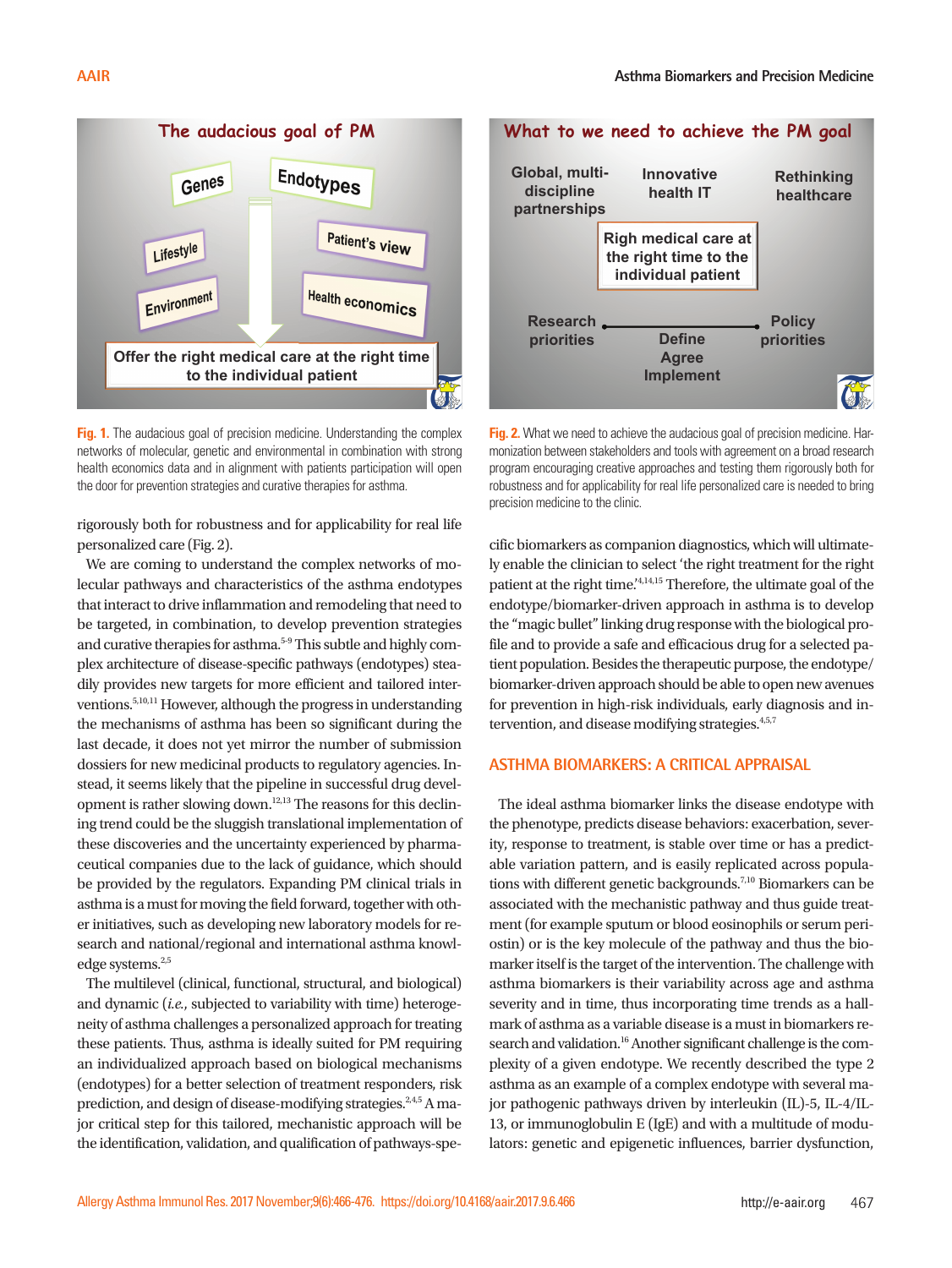the exposome, nutrition, and metabolic pathways, etc.<sup>5,11,16</sup> Last but not least, all biomarkers should be validated and qualified. Validation is the process of assessing the biomarker and its measurement performance characteristics, and determining the range of conditions under which the biomarker will give reproducible and accurate data. According to the Food and Drug Administration (FDA), a valid biomarker is defined as "measured in an analytical test system with well-established performance characteristics and for which there is an established scientific framework or body of evidence that elucidates the physiologic, toxicologic, pharmacologic, or clinical significance of the test results."17 Qualification is the evidentiary process of linking a biomarker with biological processes and clinical end points.<sup>14,15</sup> The European Medicines Agency (EMA) offers scientific advice to support the qualification of innovative development methods for a specific intended use in the context of research and development into pharmaceuticals. The Committee for Medicinal Products for Human Use (CHMP) gives the advice on the basis of recommendations by the Scientific Advice Working Party. This qualification process leads to a CHMP qualification opinion or CHMP qualification advice. The opinion is based on the assessment of data submitted to the Agency. Before final adoption of qualification opinion, the CHMP makes its evaluation open for public consultation by the scientific community. The

advice is based on the evaluation of the scientific rationale and on the preliminary data submitted to EMA and is meant to help develop future protocols and methods toward qualification. To facilitate parallel submissions of applications for biomarker qualification to EMA and to FDA, the 2 agencies launched in December 2014, a joint letter of intent allows the 2 agencies to share scientific perspectives and advice. The agencies are also able to provide the same response to submitters.18

The most scrutinized biomarkers in asthma are related to eosinophilic inflammation and/or type 2 immune response (Table 1). However, the available biomarkers cannot distinguish between the innate and adaptive immune responses generating the type 2 milieu, very few have been evaluated in targeted interventions and none is validated and qualified. In addition, there are few studies linking type 2 biomarkers to disease subendotypes. High-throughput profiling studies of well-characterized patients, including gene expression (microarrays) and omics, can help identify combined signatures for type 2 asthma as per system medicine.<sup>19-21</sup> One notable example of this approach using gene expression microarrays of bronchial epithelial cells obtained from patients with asthma has been the identification of periostin, an IL-13-responsive biomarker.<sup>19,22,23</sup> Additional studies have aimed to determine disease endotypes by exploring the transcriptome of the airway compartment, includ-

| <b>Biomarker</b>                                                                                             | Experimental | Association  | Intervention        |
|--------------------------------------------------------------------------------------------------------------|--------------|--------------|---------------------|
| IL-5 (serum, saliva) <sup>27-35</sup>                                                                        |              |              |                     |
| IL-13 (serum, sputum) <sup>27,36-38</sup>                                                                    |              |              |                     |
| IgE (serum) <sup>39-41</sup>                                                                                 |              |              |                     |
| IL-4 (serum, sputum) <sup>38,42</sup>                                                                        | ✓            | ✓            |                     |
| Periostin (serum, lung biopsies, BAL, tears <sup>143-45</sup>                                                |              |              |                     |
| Type 2 gene expression (periostin, serpin B2, CLCA-1) in bronchial biopsies/sputum cells <sup>19,22,46</sup> | ✓            |              |                     |
| DPP-4 (serum) $47$                                                                                           | ✓            |              |                     |
| Eotaxin, RANTES, GM-CSF (serum, saliva) <sup>48,49</sup>                                                     | $\checkmark$ | ✓            |                     |
| $IL-9$ (serum) $50$                                                                                          | ✓            |              | 2                   |
| IL-25 (bronchial epithelium, serum) <sup>51,52</sup>                                                         | $\checkmark$ | √            | $\boldsymbol{\eta}$ |
| TSLP; CRTH2 and DP1 receptors <sup>52-57</sup>                                                               | ✓            |              | Under investigation |
| CCR8; TARC; IL-31; IL-32 and T1/ST2; IL-19; NKT cells <sup>58-60</sup>                                       | ✓            | $\checkmark$ |                     |
| IL-33, proangiogenic BM precursors, osteopontin, galectin 961-63                                             |              |              |                     |
| CD48, leptin, lactoferin, IL-23 <sup>64-66</sup>                                                             | √            |              |                     |
| IL-7 (serum, PBMCs) <sup>67</sup>                                                                            |              |              |                     |
| ICOS/ICOS-L; IL-22; H4 receptors <sup>68-70</sup>                                                            | ✓            |              |                     |
| II-5 and IL-13 producing Innate lymphoid cells in serum and sputum <sup>71</sup>                             |              |              |                     |
| DNA methylation profile <sup>72</sup>                                                                        |              |              |                     |

Most of the biomarkers are only for research purpose and none of them is validated or qualified.

BAL, broncho-alveolar lavage; BM, bone marrow; CCR, C-C chemokine receptor; CLCA-1, chloride channel accessory 1; CRTH2, G-protein-coupled chemokine receptor homologous molecule expressed on Th2 lymphocytes; DNA, deoxyribonucleic acid; DP1, the prostaglandin D2 receptor 1; DPP4, dipeptidyl peptidase-4; GM-CSF, granulocyte-macrophage colony-stimulating factor; H, histamine; ICOS, inducible co-stimulator; ICOS-L, inducible co-stimulator ligand; Ig, immunoglobulin; IL, interleukin; NKT, natural killer T cell; PBMC, peripheral blood mononuclear cells; RANTES, regulated on activation, normal T cell expressed and secreted; TARC, thymusand activation-regulated chemokine; T1/ST2, immunoregulatory protein of the IL-1 receptor family; TSLP, thymic stromal lymphopoietin.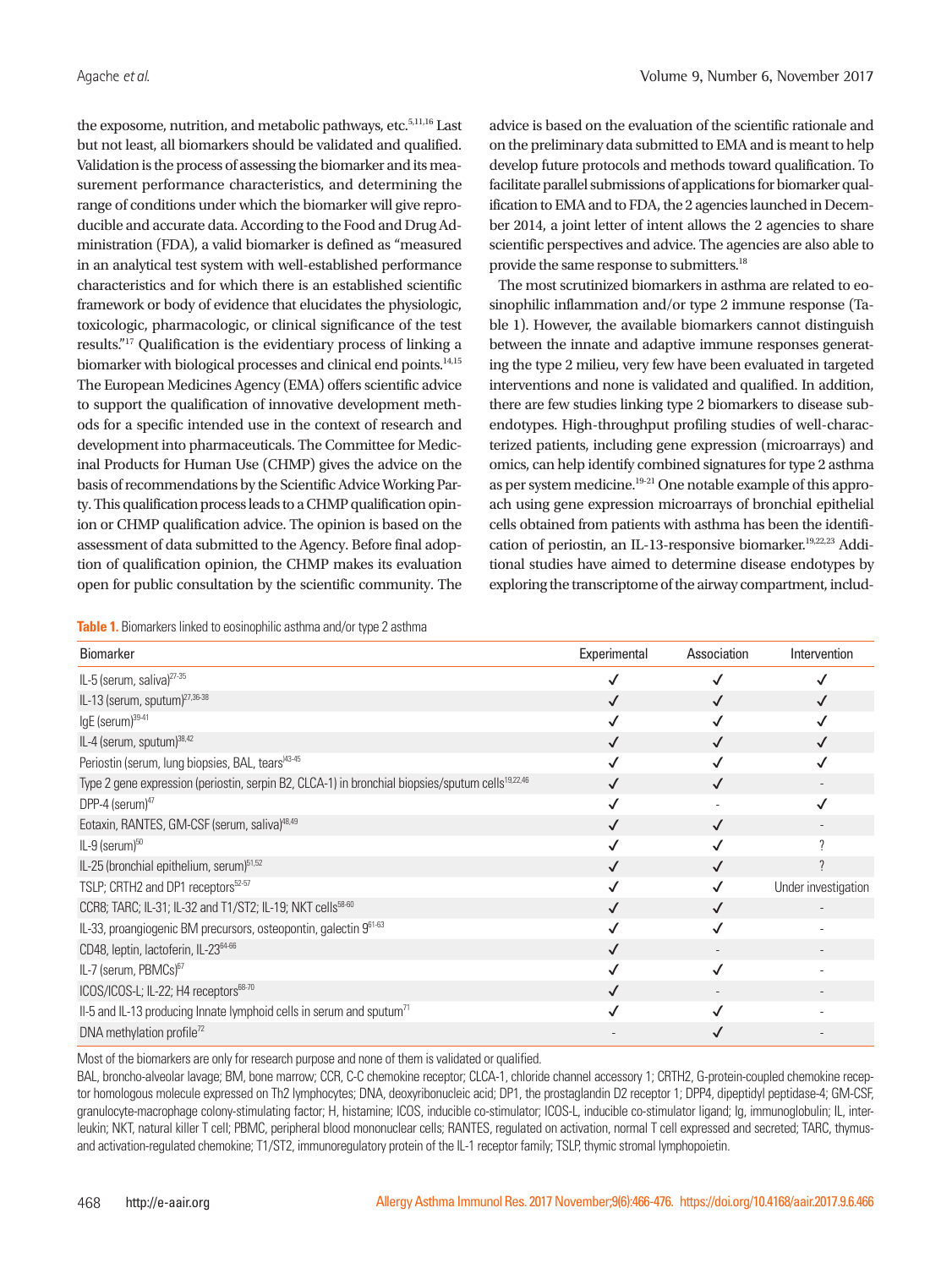ing the airway epithelium<sup>24</sup> and sputum.<sup>25</sup> Unfortunately, even gene signatures are not highly specific for type 2 asthma: a recent study showed airway gene expression alterations specific for type 2 asthma present in a subset of patients with chronic obstructive lung disease (COPD).26 We have recently proposed a combination of biomarkers, such as IL-5 and IL-13, as the best predictor for blood eosinophilia in adult asthmatics.<sup>27</sup>

Less is known about the biomarkers of non-type 2 asthma, a distinct asthma endotype with several relevant clinical features, such as increased asthma severity, increased remodeling, and lower response to bronchodilator and anti-inflammatory treatment. Based on data from Th2 high/low molecular signature studies and induced sputum evaluation, the incidence of adult non-type 2 asthma reaches 30%–50%.19,20,73 The endotyping of non-type 2 is far behind the type 2 asthma, and until now, no endotype -driven interventions have been proved to be effective. Two major mechanisms leading to neutrophilic inflammation were postulated: the dysregulated innate immune response, including neutrophil intrinsic abnormalities, and the activation of the IL-17-dependent pathway.4,74 Several factors, such as age, metabolic or epigenetic factors, or the activation of the epithelial-mesenchimal trophic unit, have been identified as modulators. Non-type 2 asthma has a distinct DNA methylation profile in peripheral blood mononuclear cells involving secreted frizzled related protein 1 (sFRP1) as a key node, over representing the Wnt signaling pathway.72 Another example is the consumption of a high fat meal proven to increase neutrophilic airway inflammation in asthma subjects. This occurs through changes in expression of genes regulating airway inflammation and may provide useful therapeutic targets for immunomodulation, particularly relevant to obese asthmatics, who are habitually consuming diets with a high fat content.<sup>75</sup> Corresponding biomarkers can be described for each non-type 2 asthma subendotypes

**Table 2.** Biomarkers linked to neutrophilic inflammation in non-type-asthma

| <b>Biomarker</b>                          | Experimental Association Intervention |                         |  |
|-------------------------------------------|---------------------------------------|-------------------------|--|
| IL-8, LTB477-79                           |                                       |                         |  |
| IL-12, IL-1880                            |                                       |                         |  |
| IL-17/TRIF-176,81-84                      | ✓                                     |                         |  |
| BDNF, MIP-3a/CCL-20, IL-1 $\beta^{85-87}$ |                                       |                         |  |
| IL-32; PAMPS, DAMPS, SDF87-89             |                                       | ? (IL-32 in<br>smokers) |  |
| Galectin-3 binding protein <sup>90</sup>  |                                       |                         |  |
| DNA methylation profile <sup>72</sup>     |                                       |                         |  |

Less is known about the biomarkers of non-type 2 asthma. Neutrophil intrinsic abnormalities, and the activation of the IL-17-dependent pathway have been postulated as disease subendotypes.

BDNF, brain-derived neurotrophic factor; CCL, C-C chemokine ligand; IL, interleukin; LT, leukotriene; DAMPS, damage-associated molecular patterns; MIP, macrophage inhibitory protein; PAMPS, pathogen-associated molecular patterns; SDF, stromal cell-derived factor; TRIF, toll/IL-1 receptor (TIR)-domain-containing adapter-inducing interferon-β.

(Tables 2 and 3); however, very few were tested as a potential therapeutic target with equivocal results (IL-17, tumor necrosis factor [TNF-α], interferon [IFN]-β) and none of them is validated or qualified. Some of these biomarkers, such as IL-17, have prognostic value related to asthma severity.76

Biomarkers of defective resolution/repair (Table 4) are almost neglected in asthma research, although there are solid proofs that they can be linked to asthma severity and/or steroid responsiveness.<sup>111-114</sup> For example, children with severe asthma have decreased lipoxin A4 concentrations in induced sputum, and this coupled with increased levels of leukotriene B4 (LTB4) promoting neutrophilic inflammation might be involved in the reduced ability of inhaled corticosteroids to control airway inflammation.115 Feeble attempts have been done to evaluate these biomarkers as the<br>rapeutic targets.  $\rm ^{116}$ 

Although airway remodeling is a prominent phenotypic trait of asthma and vast amounts of data accumulated from basic research, no attempt has been made to link a biomarker (Table 5) to a potential therapeutic intervention. Bronchial termoplasty (BT) trials, for example, were conducted in a population of severe asthmatic patients selected only based on positive methacholine challenge test as a surrogate for airway smooth muscle

**Table 3.** Biomarkers linked to dysregulation of innate immune response in nontype-2 asthma

| <b>Biomarker</b>                                                                    | Experimental Association Intervention |  |
|-------------------------------------------------------------------------------------|---------------------------------------|--|
| $TNF-\alpha^{91-93}$                                                                |                                       |  |
| IFNs91,94,95                                                                        | √                                     |  |
| NK cells, TLRs96-101                                                                |                                       |  |
| Purinergic inflammation <sup>102,103</sup>                                          |                                       |  |
| Chitinase-like proteins <sup>104</sup>                                              |                                       |  |
| MBL, defensins, collectins,<br>cathelidicin, granzyme,<br>complement/C5L291,105-107 |                                       |  |
| IRAK-M; APRIL <sup>108</sup>                                                        |                                       |  |
| TREM1109                                                                            |                                       |  |
| Surfactant protein D <sup>110</sup>                                                 |                                       |  |

APRIL, a proliferation-inducing ligand; C5L2, C5a like receptor 2; IFN, interferon; IRAK-M, interleukin-1 receptor-associated kinase 3; MBL, mannan binding lectin; NK cell, Natural Killer cell; TLR, Toll-like receptor; TNF, tumor necrosis factor; TREM1, triggering receptor expressed on myeloid cells 1.

#### **Table 4.** Biomarkers of defective resolution/repair

| <b>Biomarker</b>                                                     | Experimental Association Intervention |  |
|----------------------------------------------------------------------|---------------------------------------|--|
| Lipoxins <sup>111-115</sup>                                          |                                       |  |
| Protectins <sup>117</sup>                                            |                                       |  |
| Resolvins, marensins <sup>118-123</sup>                              |                                       |  |
| Galectin-3 <sup>90</sup>                                             |                                       |  |
| Tight junctions/epithelial barrier<br>dysfunction <sup>124-126</sup> |                                       |  |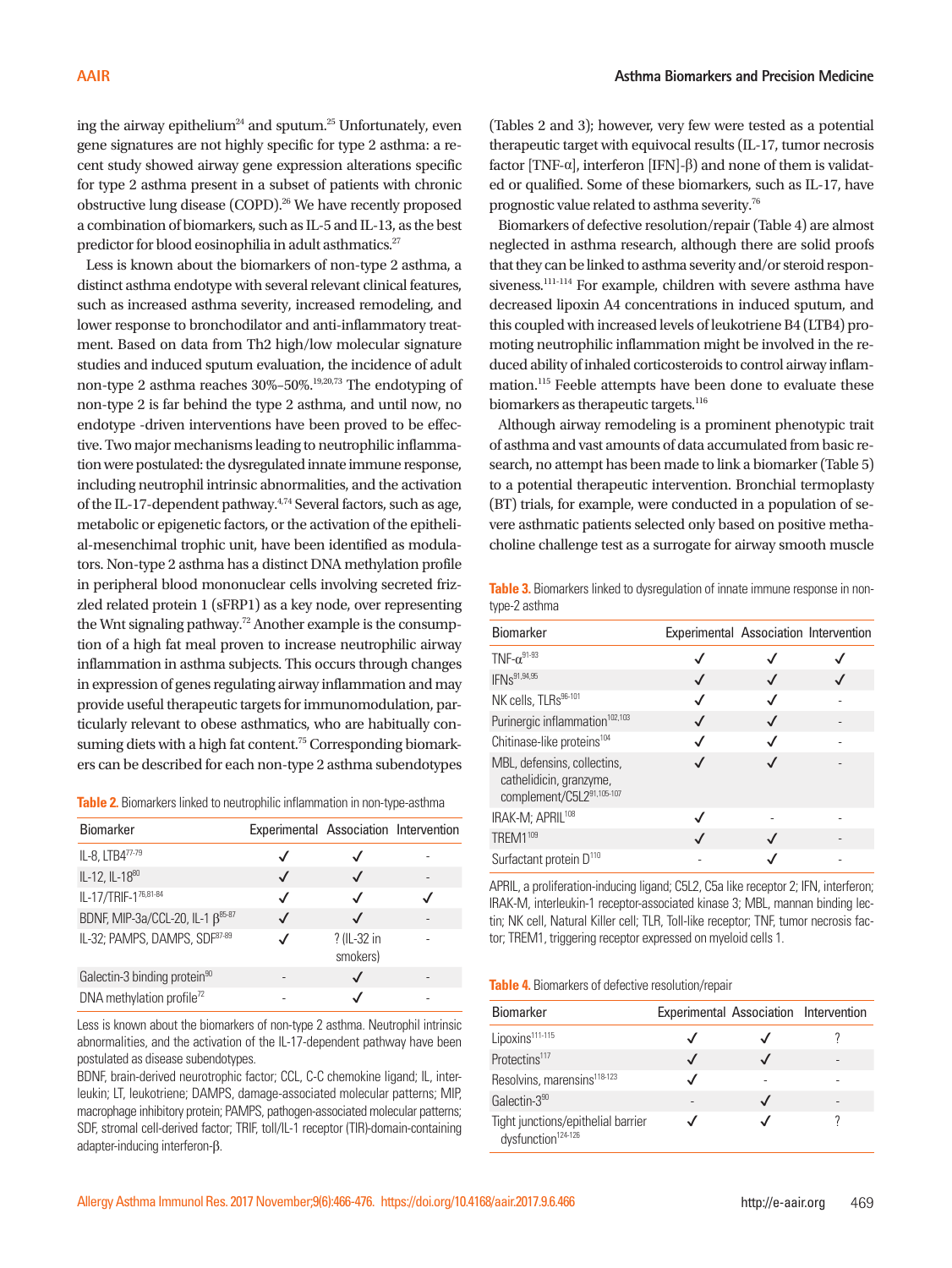#### **Table 5.** Biomarkers of airway remodeling

| <b>Biomarker</b>                                                                                                                          | Experimental | Association | Intervention  |
|-------------------------------------------------------------------------------------------------------------------------------------------|--------------|-------------|---------------|
| MMP/TIMP, TGF-B, IL-13, ADAMTS, ADAM-8, ADAM-7137-141                                                                                     |              |             |               |
| VEGF/ADAM-33141-146                                                                                                                       |              |             | ? (vitamin D) |
| Claudin, fibulin-1, endothelin-1, retinoid receptors <sup>147-150</sup>                                                                   |              |             |               |
| COX-2, TMEFF2, TRPM-1130                                                                                                                  |              |             |               |
| RELM-β, ICOS-L, relaxin, oncostatin M, decorin, amphiregulin, LIGHT, airway basal stem cells,<br>CC/CXC chemokines <sup>131,137,151</sup> |              |             |               |
| Serum chitotriosidase activity and chitinase-3-like protein 1 levels <sup>152</sup>                                                       |              |             |               |
| Activin-A <sup>153</sup>                                                                                                                  |              |             |               |
| Serum periostin, osteopontin <sup>131,154</sup>                                                                                           |              |             |               |
| Imaging biomarkers: HRCT airway wall thickening/wall area, MRI Sacin <sup>132-136</sup>                                                   |              |             |               |

ADAM, a disintegrin and metalloproteinase domain-containing protein; ADAMTS, a disintegrin and metalloproteinase with thrombospondin motifs; COX-2, cyclo-oxygenase-2; HRCT, high-resolution computed tomography; ICOS-L, inducible co-stimulator ligand; LIGHT, homologous to lymphotoxin, exhibits inducible expression, and competes with HSV glycoprotein D for binding to herpesvirus entry mediator, a receptor expressed on T lymphocytes; MMP, metalloproteinase; MRI, magnetic resonance imaging; RELM-β, resistin-like molecule-β; Sacin, acinar ventilation heterogeneity; TGF, transforming growth factor; TIMP, tissue inhibitor of metalloproteinase; TMEFF2, transmembrane protein with epidermal growth factor like and two follistatin like domains 2; TRPM-1, transient receptor potential cationic channel subfamily M member 1; VEGF, vascular endothelial growth factor.

(ASM) abnormalities.127,128 Few clinics perform bronchoscopy with bronchial biopsies to substantiate ASM thickening. The intent of performing BT is to ablate ASM, but this response is variable—as was seen in the feasibility study—and there is a report of a patient who exhibited persistent smooth muscle hyperplasia following treatment.<sup>129</sup> Therefore, there are likely other mechanisms by which BT results in improved asthma symptoms, and better understanding of the precise role of ASM in the pathogenesis of asthma is thus required. Remodeling is of particular importance both in severe asthma where it can be demonstrated within the proximal airway wall despite suppressed tissue inflammation<sup>130</sup> and in steroid naïve asthma.<sup>131</sup> There have been significant advancements in imaging techniques (computed tomography, magnetic resonance imaging, and positron emission tomography) for the evaluation of asthmatic patients, both from clinical and research perspectives. Imaging biomarkers can be linked to specific asthmatic phenotypes and provide a more detailed understanding of endotypes. Airway wall thickening, as measured through high-resolution computed tomography (HRCT), was associated with asthma severity, airflow obstruction, airway reactivity, and lung volume.<sup>132,133</sup> Acinar ventilation heterogeneity (Sacin) was also associated with severe asthma.134 Both HRCT and magnetic resonance imaging can identify small airway disease in asthma, a special phenotype and potential new endotype in asthma.<sup>135,136</sup>

### **Future perspectives**

Key steps for moving the biomarkers field in asthma forward (Fig. 3) involve profiling asthma following the concept of complex endotypes and subendotypes linked to validated and qualified biomarkers resulting from the unbiased approach facilitated by the big data driven-models. Integrating HIT with systems



**Fig. 3.** Advancing the asthma biomarkers field. Profiling type 2 and non-type 2 asthma should follow the concept of complex endotypes/subendotypes in parallel with addition of new targets such as ASM, epithelial components of asthma and epigenetic modifications together with integration of systems medicine and advances in HIT. Validation and qualification of asthma biomarkers is an essential step for facilitating regulatory approval and acceptance into the health system. Improved understanding and common usage of disease phenotypes, endotypes, biomarkers, and precision therapies at the point of care is key for bringing the precision medicine into asthma clinic. Both full patient monitoring using novel digital technology and the concept of endotypes/novel biomarkers/ patient centered care need to be reinforced as part of the healthcare system transformation. Development and implementation of a new asthma taxonomy including disease endotypes is highly needed. ASM, airway smooth muscle; HIT, health information technology.

medicine and with a patient centered environment is essential for coordination and alignment in translating the research data into functional clinical decision algorithms. A revised endotyp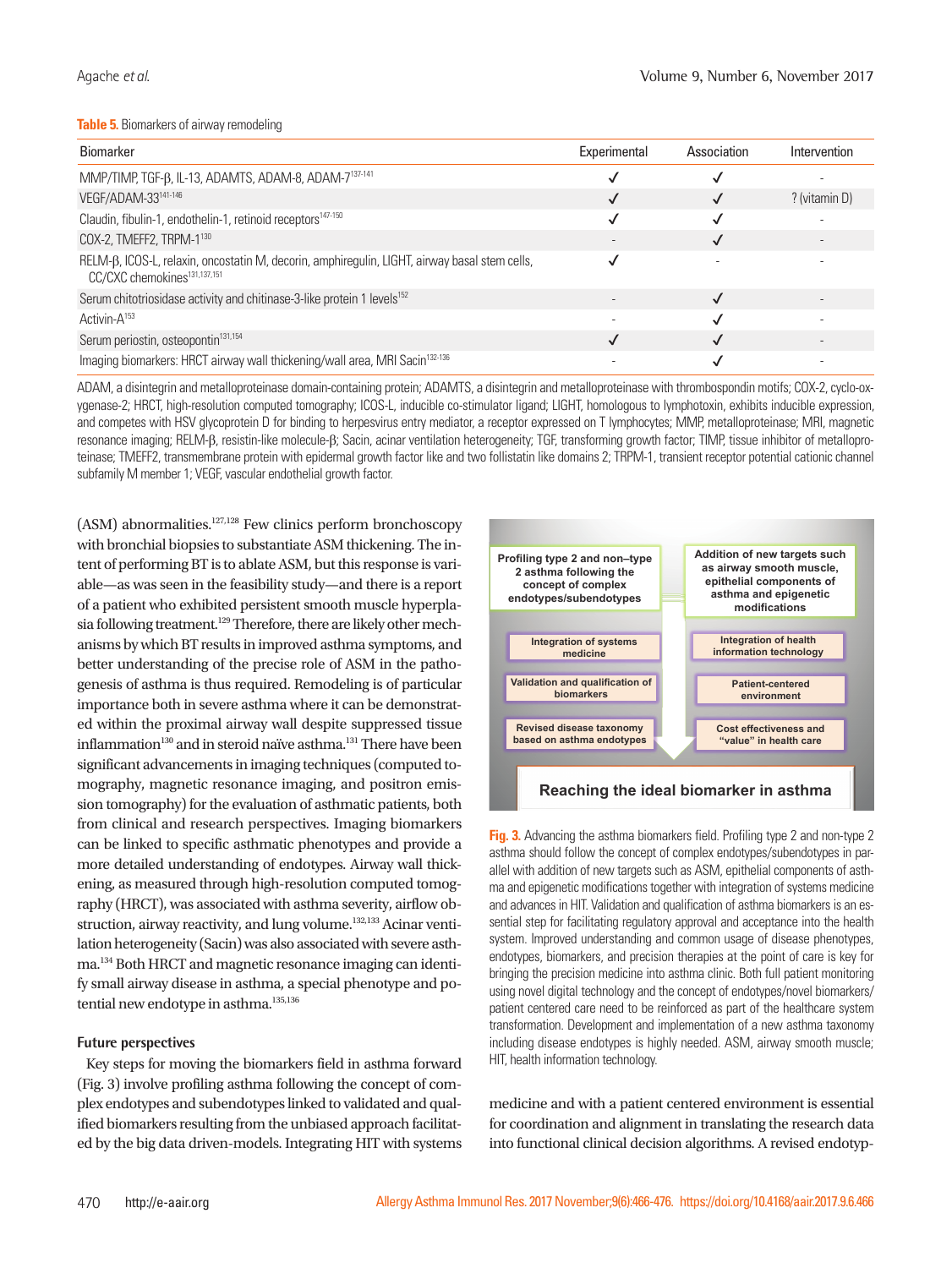ic taxonomy of asthma can stimulate targeted research and interventions to identify biomarkers predicting the implication of distinct endotypes in disease pathogenesis. Policy makers feel threatened by analytical outputs and find reasons to reject them, unless they develop high levels of trust in their pedigree and provenance, thus healthcare systems need to adapt based on cost-effective delivering value grounds.

Emerging technologies have generated a new wealth of knowledge that needs to be analyzed and translated into clinical decision algorithms, personalized asthma prevention, and management. Big data analytics, computer vision, image processing, sensors, and robotics with medical science are expected to benefit personalized asthma diagnosis and monitoring. Data mining as well as profiling and techniques for big data analytics are key tools used to discover and communicate meaningful patterns in personalized health data to promote early and instant disease diagnosis and personalized management. These advances are starting to improve the quality of health care and reduce costs. However, we should proceed on this pathway with care, and data mining should always be subjected to meaningful clinical interpretation and external validation.<sup>155-157</sup>

Rapid advances in HIT have created unprecedented opportunities to collect, analyze, and learn from vast amounts of "realworld" data that currently are locked away in unconnected servers and file cabinets. While clinical trials will likely remain the gold standard of evidence, crowdsourcing backed up by HIT advances promises to overcome the current limitations of observational data. By analyzing an immense body of observational data in real time, physicians and researchers can identify trends and associations between myriad variables and generate new hypotheses, and draw immediate practice-changing conclusions.<sup>158-161</sup>

In the near future, asthma practices will participate in HITbased systems that securely compile and analyze information from individual electronic health records (major clinical endpoints, comorbidities, symptom scores, objective measurements, treatments, side effects, molecular profiles, and quality of life, etc.). The data collected will not be biased by any preselection criteria. Advanced HIT tools, such as rapid learning systems, will structure the huge body of unbiased data by normalizing similar information, even if provided in different formats, correcting for the wide variation in data standards. Then, data will be run through correlation and trend analysis tools, revealing connections that can be used to draw statistically valid conclusions and develop robust hypotheses.<sup>162-165</sup>

Global HIT systems will allow physicians anywhere in the world to benefit from the latest, best available knowledge.<sup>166</sup> Asthma biomarkers research goes global, as HIT systems link researchers, patients, biobanks, registries, and research procedures, even in the most remote locations, so endotyping—a central element of PM—becomes affordable and universal.

#### **CONCLUSION**

There are several arguments strongly supporting the asthma biomarkers as valuable tools to bring precision medicine closer to the asthma clinic: the evidence for endotype/biomarkers-driven treatment of type 2 asthma is accumulating, the unbiased data-driven models allow for a shift from investigator-driven hypothesis research to hypothesis-generating research, health information technology is quickly advancing and there is significant pressure and support from patients and society to implement precision medicine for asthma. On the other hand, several challenges need to be overcome in the near future, including biomarkers validation and qualification as pathway specific, translation of big data into clinical decision algorithms, variation between countries in IT resources, and limits of patient expertise in population subgroups. In addition, regulators and policy makers need strong economic arguments to implement the changes. Failure to balance data volume and quality to support material and measurable decisions in asthma care will undermine the success of big data initiatives.

#### **ACKNOWLEDGMENTS**

Ioana Agache wrote the review as part of the preparation for the research project PN-II-RU-TE-2014-4-2303.

### **REFERENCES**

- 1. Jameson JL, Longo DL. Precision medicine--personalized, problematic, and promising. N Engl J Med 2015;372:2229-34.
- 2. Muraro A, Fokkens WJ, Pietikainen S, Borrelli D, Agache I, Bousquet J, et al. European symposium on precision medicine in allergy and airways diseases: report of the European Union Parliament Symposium (October 14, 2015). Allergy 2016;71:583-7.
- 3. Garrod AE. The incidence of alkaptonuria: a study in chemical individuality. Lancet 1902;160:1616-20.
- 4. Muraro A, Lemanske RF Jr, Hellings PW, Akdis CA, Bieber T, Casale TB, et al. Precision medicine in patients with allergic diseases: airway diseases and atopic dermatitis-PRACTALL document of the European Academy of Allergy and Clinical Immunology and the American Academy of Allergy, Asthma & Immunology. J Allergy Clin Immunol 2016;137:1347-58.
- 5. Agache I, Akdis CA. Endotypes of allergic diseases and asthma: an important step in building blocks for the future of precision medicine. Allergol Int 2016;65:243-52.
- 6. Anderson GP. Endotyping asthma: new insights into key pathogenic mechanisms in a complex, heterogeneous disease. Lancet 2008;372:1107-19.
- 7. Agache I, Akdis C, Jutel M, Virchow JC. Untangling asthma phenotypes and endotypes. Allergy 2012;67:835-46.
- 8. Lötvall J, Akdis CA, Bacharier LB, Bjermer L, Casale TB, Custovic A, et al. Asthma endotypes: a new approach to classification of disease entities within the asthma syndrome. J Allergy Clin Immunol 2011;127:355-60.
- 9. Ray A, Oriss TB, Wenzel SE. Emerging molecular phenotypes of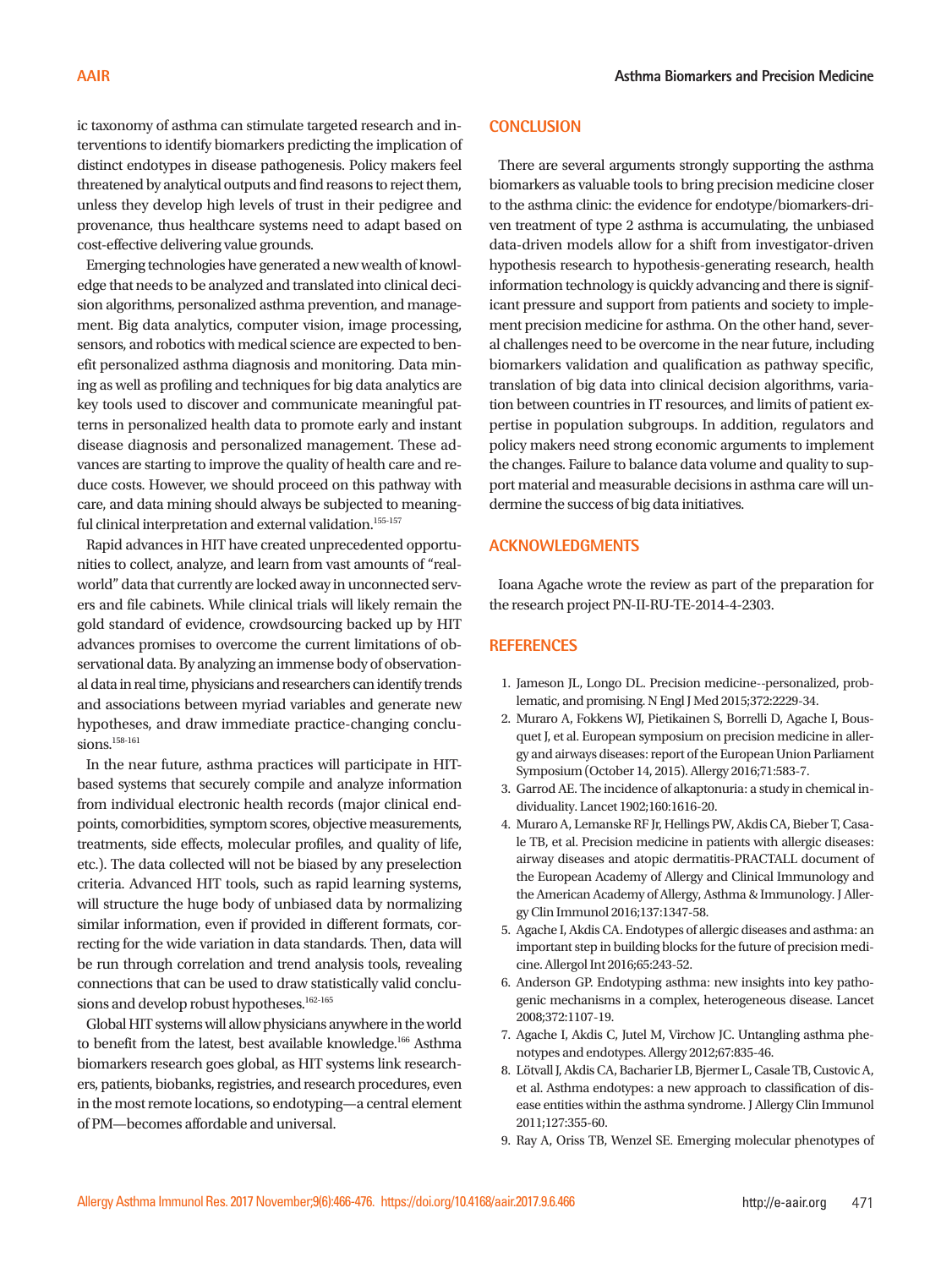asthma. Am J Physiol Lung Cell Mol Physiol 2015;308:L130-40.

- 10. Agache IO. From phenotypes to endotypes to asthma treatment. Curr Opin Allergy Clin Immunol 2013;13:249-56.
- 11. Agache I, Sugita K, Morita H, Akdis M, Akdis CA. The complex type 2 endotype in allergy and asthma: from laboratory to bedside. Curr Allergy Asthma Rep 2015;15:29.
- 12. European Medicines Agency, Committee for Medicinal Products for Human Use. Zelboraf: summary of opinion. London: European Medicines Agency; 2011.
- 13. Maggon K. New drug approvals FDA/EMA in 2010: declining R&D productivity? Knol Publishing Guild (KPG); 2011.
- 14. Wagner JA. Overview of biomarkers and surrogate endpoints in drug development. Dis Markers 2002;18:41-6.
- 15. Goodsaid FM, Frueh FW, Mattes W. Strategic paths for biomarker qualification. Toxicology 2008;245:219-23.
- 16. Agache IO. Endotype driven treatment of asthma. Curr Treat Options Allergy 2014;1:198-212.
- 17. U.S. Food and Drug Administration. Guidance for industry: pharmacogenomic data submissions [Internet]. Silver Spring (MD): U.S. Food and Drug Administration; 2005 . Available from: https:// www.fda.gov/downloads/drugs/guidancecomplianceregulatoryinformation/guidances/ucm079849.pdf.
- 18. European Medicines Agency. Qualification of novel methodologies for drug development: guidance to applicants [Internet]. London: European Medicines Agency; 2014 . Available from: http:// www.ema.europa.eu/docs/en\_GB/document\_library/Regulatory\_and\_procedural\_guideline/2009/10/WC500004201.pdf.
- 19. Woodruff PG, Modrek B, Choy DF, Jia G, Abbas AR, Ellwanger A, et al. T-helper type 2-driven inflammation defines major subphenotypes of asthma. Am J Respir Crit Care Med 2009;180:388-95.
- 20. Baines KJ, Simpson JL, Wood LG, Scott RJ, Gibson PG. Transcriptional phenotypes of asthma defined by gene expression profiling of induced sputum samples. J Allergy Clin Immunol 2011;127:153- 60, 160.e1-9.
- 21. Kuo CS, Pavlidis S, Loza M, Baribaud F, Rowe A, Pandis I, et al. A transcriptome-driven analysis of epithelial brushings and bronchial biopsies to define asthma phenotypes in U-BIOPRED. Am J Respir Crit Care Med 2017;195:443-55.
- 22. Woodruff PG, Boushey HA, Dolganov GM, Barker CS, Yang YH, Donnelly S, et al. Genome-wide profiling identifies epithelial cell genes associated with asthma and with treatment response to corticosteroids. Proc Natl Acad Sci U S A 2007;104:15858-63.
- 23. Nicodemus-Johnson J, Naughton KA, Sudi J, Hogarth K, Naurekas ET, Nicolae DL, et al. Genome-wide methylation study identifies an IL-13-induced epigenetic signature in asthmatic airways. Am J Respir Crit Care Med 2016;193:376-85.
- 24. Modena BD, Tedrow JR, Milosevic J, Bleecker ER, Meyers DA, Wu W, et al. Gene expression in relation to exhaled nitric oxide identifies novel asthma phenotypes with unique biomolecular pathways. Am J Respir Crit Care Med 2014;190:1363-72.
- 25. Yan X, Chu JH, Gomez J, Koenigs M, Holm C, He X, et al. Noninvasive analysis of the sputum transcriptome discriminates clinical phenotypes of asthma. Am J Respir Crit Care Med 2015;191:1116- 25.
- 26. Christenson SA, Steiling K, van den Berge M, Hijazi K, Hiemstra PS, Postma DS, et al. Asthma-COPD overlap. Clinical relevance of genomic signatures of type 2 inflammation in chronic obstructive pulmonary disease. Am J Respir Crit Care Med 2015;191:758-66.
- 27. Agache I, Strasser DS, Klenk A, Agache C, Farine H, Ciobanu C, et

al. Serum IL-5 and IL-13 consistently serve as the best predictors for the blood eosinophilia phenotype in adult asthmatics. Allergy 2016;71:1192-202.

- 28. Brasier AR, Victor S, Boetticher G, Ju H, Lee C, Bleecker ER, et al. Molecular phenotyping of severe asthma using pattern recognition of bronchoalveolar lavage-derived cytokines. J Allergy Clin Immunol 2008;121:30-37.e6.
- 29. Little FF, Delgado DM, Wexler PJ, Oppenheim FG, Mitchell P, Feldman JA, et al. Salivary inflammatory mediator profiling and correlation to clinical disease markers in asthma. PLoS One 2014;9:e84449.
- 30. Bjermer L, Lemiere C, Maspero J, Weiss S, Zangrilli J, Germinaro M. Reslizumab for inadequately controlled asthma with elevated blood eosinophil levels: a randomized phase 3 study. Chest 2016;150:789- 98
- 31. Bleecker ER, FitzGerald JM, Chanez P, Papi A, Weinstein SF, Barker P, et al. Efficacy and safety of benralizumab for patients with severe asthma uncontrolled with high-dosage inhaled corticosteroids and long-acting β2-agonists (SIROCCO): a randomised, multicentre, placebo-controlled phase 3 trial. Lancet 2016;388:2115-27.
- 32. Pavord ID, Korn S, Howarth P, Bleecker ER, Buhl R, Keene ON, et al. Mepolizumab for severe eosinophilic asthma (DREAM): a multicentre, double-blind, placebo-controlled trial. Lancet 2012;380: 651-9.
- 33. Haldar P, Brightling CE, Hargadon B, Gupta S, Monteiro W, Sousa A, et al. Mepolizumab and exacerbations of refractory eosinophilic asthma. N Engl J Med 2009;360:973-84.
- 34. Nair P, Pizzichini MM, Kjarsgaard M, Inman MD, Efthimiadis A, Pizzichini E, et al. Mepolizumab for prednisone-dependent asthma with sputum eosinophilia. N Engl J Med 2009;360:985-93.
- 35. Cabon Y, Molinari N, Marin G, Vachier I, Gamez AS, Chanez P, et al. Comparison of anti-interleukin-5 therapies in patients with severe asthma: global and indirect meta-analyses of randomized placebo-controlled trials. Clin Exp Allergy 2017;47:129-38.
- 36. Brightling CE, Chanez P, Leigh R, O'Byrne PM, Korn S, She D, et al. Efficacy and safety of tralokinumab in patients with severe uncontrolled asthma: a randomised, double-blind, placebo-controlled, phase 2b trial. Lancet Respir Med 2015;3:692-701.
- 37. Corren J, Lemanske RF Jr, Hanania NA, Korenblat PE, Parsey MV, Arron JR, et al. Lebrikizumab treatment in adults with asthma. N Engl J Med 2011;365:1088-98.
- 38. Wenzel S, Castro M, Corren J, Maspero J, Wang L, Zhang B, et al. Dupilumab efficacy and safety in adults with uncontrolled persistent asthma despite use of medium-to-high-dose inhaled corticosteroids plus a long-acting β2 agonist: a randomised double-blind placebo-controlled pivotal phase 2b dose-ranging trial. Lancet 2016;388:31-44.
- 39. Ledford D, Busse W, Trzaskoma B, Omachi TA, Rosén K, Chipps BE, et al. A randomized multicenter study evaluating Xolair persistence of response after long-term therapy. J Allergy Clin Immunol. Forthcoming 2016.
- 40. Djukanovic R, Hanania N, Busse W, Price D. IgE-mediated asthma: new revelations and future insights. Respir Med 2016;112:128-9.
- 41. Hanania NA, Wenzel S, Rosén K, Hsieh HJ, Mosesova S, Choy DF, et al. Exploring the effects of omalizumab in allergic asthma: an analysis of biomarkers in the EXTRA study. Am J Respir Crit Care Med 2013;187:804-11.
- 42. Wenzel S, Wilbraham D, Fuller R, Getz EB, Longphre M. Effect of an interleukin-4 variant on late phase asthmatic response to allergen challenge in asthmatic patients: results of two phase 2a stud-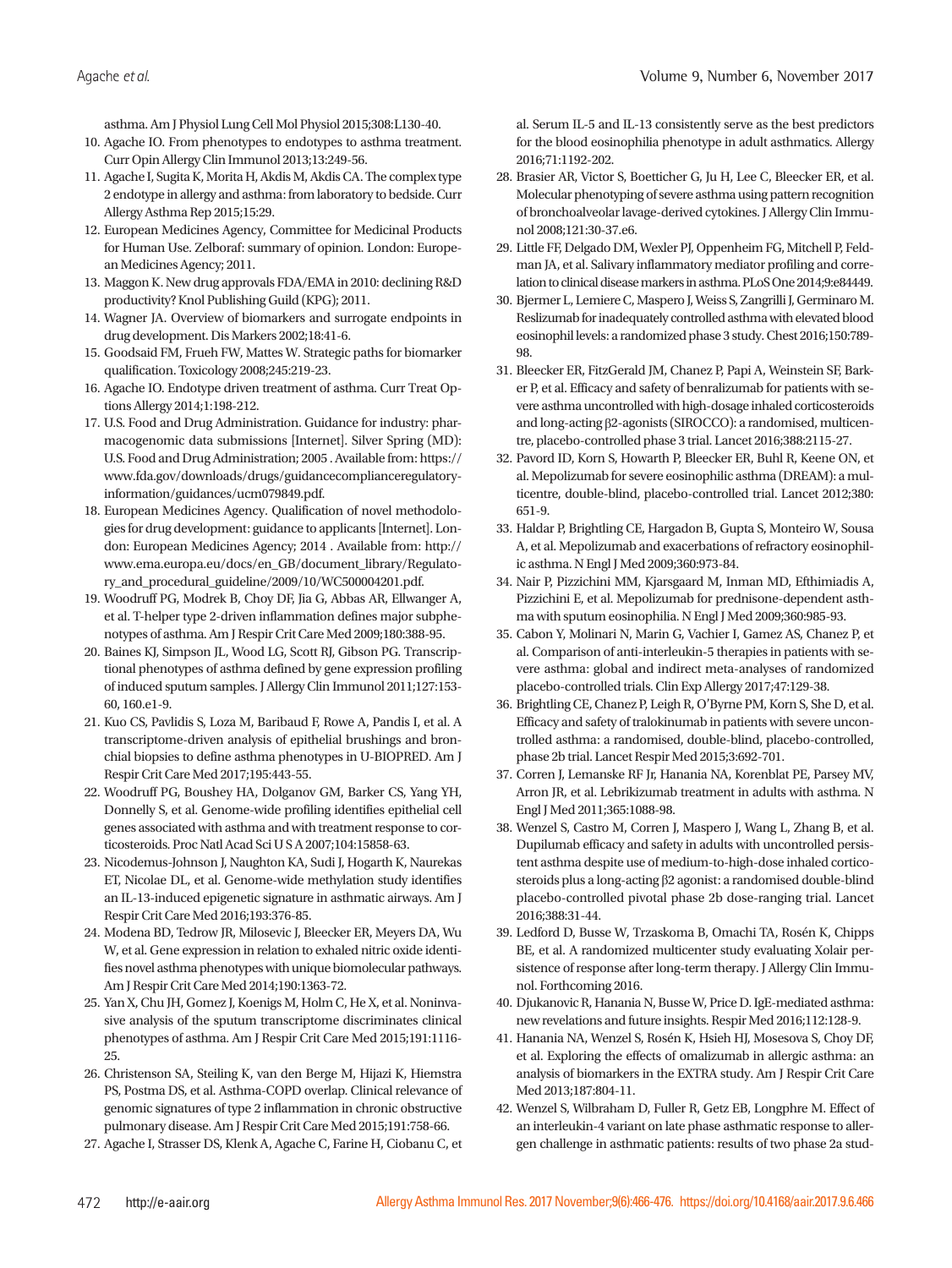## **Asthma Biomarkers and Precision Medicine**

**AAIR**

ies. Lancet 2007;370:1422-31.

- 43. Jia G, Erickson RW, Choy DF, Mosesova S, Wu LC, Solberg OD, et al. Periostin is a systemic biomarker of eosinophilic airway inflammation in asthmatic patients. J Allergy Clin Immunol 2012;130:647- 654.e10.
- 44. Kanemitsu Y, Matsumoto H, Mishima M; KiHAC Respiratory Medicine Group. Factors contributing to an accelerated decline in pulmonary function in asthma. Allergol Int 2014;63:181-8.
- 45. Matsusaka M, Kabata H, Fukunaga K, Suzuki Y, Masaki K, Mochimaru T, et al. Phenotype of asthma related with high serum periostin levels. Allergol Int 2015;64:175-80.
- 46. Peters MC, Mekonnen ZK, Yuan S, Bhakta NR, Woodruff PG, Fahy JV. Measures of gene expression in sputum cells can identify TH2 high and TH2-low subtypes of asthma. J Allergy Clin Immunol 2014; 133:388-94.
- 47. Stephan M, Suhling H, Schade J, Wittlake M, Tasic T, Klemann C, et al. Effects of dipeptidyl peptidase-4 inhibition in an animal model of experimental asthma: a matter of dose, route, and time. Physiol Rep 2013;1:e00095.
- 48. Ravensberg AJ, Ricciardolo FL, van Schadewijk A, Rabe KF, Sterk PJ, Hiemstra PS, et al. Eotaxin-2 and eotaxin-3 expression is associated with persistent eosinophilic bronchial inflammation in patients with asthma after allergen challenge. J Allergy Clin Immunol 2005;115:779-85.
- 49. Zietkowski Z, Tomasiak MM, Skiepko R, Bodzenta-Lukaszyk A. RANTES in exhaled breath condensate of stable and unstable asthma patients. Respir Med 2008;102:1198-202.
- 50. Parker JM, Oh CK, LaForce C, Miller SD, Pearlman DS, Le C, et al. Safety profile and clinical activity of multiple subcutaneous doses of MEDI-528, a humanized anti-interleukin-9 monoclonal antibody, in two randomized phase 2a studies in subjects with asthma. BMC Pulm Med 2011;11:14.
- 51. Tang W, Smith SG, Salter B, Oliveria JP, Mitchell P, Nusca GM, et al. Allergen-induced increases in interleukin-25 and interleukin-25 receptor expression in mature eosinophils from atopic asthmatics. Int Arch Allergy Immunol 2016;170:234-42.
- 52. Yi L, Cheng D, Zhang K, Huo X, Mo Y, Shi H, et al. Intelectin contributes to allergen-induced IL-25, IL-33, and TSLP expression and type 2 response in asthma and atopic dermatitis. Mucosal Immunol. Forthcoming 2017.
- 53. Allakhverdi Z, Comeau MR, Smith DE, Toy D, Endam LM, Desrosiers M, et al. CD34+ hemopoietic progenitor cells are potent effectors of allergic inflammation. J Allergy Clin Immunol 2009;123: 472-8.
- 54. Mutalithas K, Guillen C, Day C, Brightling CE, Pavord ID, Wardlaw AJ. CRTH2 expression on T cells in asthma. Clin Exp Immunol 2010; 161:34-40.
- 55. Wong CK, Hu S, Cheung PF, Lam CW. Thymic stromal lymphopoietin induces chemotactic and prosurvival effects in eosinophils: implications in allergic inflammation. Am J Respir Cell Mol Biol 2010;43:305-15.
- 56. Ying S, O'Connor B, Ratoff J, Meng Q, Mallett K, Cousins D, et al. Thymic stromal lymphopoietin expression is increased in asthmatic airways and correlates with expression of Th2-attracting chemokines and disease severity. J Immunol 2005;174:8183-90.
- 57. Hammad H, Kool M, Soullié T, Narumiya S, Trottein F, Hoogsteden HC, et al. Activation of the D prostanoid 1 receptor suppresses asthma by modulation of lung dendritic cell function and induction of regulatory T cells. J Exp Med 2007;204:357-67.
- 58. Hoshino M, Nakagawa T, Sano Y, Hirai K. Effect of inhaled corticosteroid on an immunoreactive thymus and activation-regulated chemokine expression in the bronchial biopsies from asthmatics. Allergy 2005;60:317-22.
- 59. Mutalithas K, Guillen C, Raport C, Kolbeck R, Soler D, Brightling CE, et al. Expression of CCR8 is increased in asthma. Clin Exp Allergy 2010;40:1175-85.
- 60. Liao SC, Cheng YC, Wang YC, Wang CW, Yang SM, Yu CK, et al. IL-19 induced Th2 cytokines and was up-regulated in asthma patients. J Immunol 2004;173:6712-8.
- 61. Koh YI, Shim JU. Association between sputum natural killer T cells and eosinophilic airway inflammation in human asthma. Int Arch Allergy Immunol 2010;153:239-48.
- 62. Préfontaine D, Lajoie-Kadoch S, Foley S, Audusseau S, Olivenstein R, Halayko AJ, et al. Increased expression of IL-33 in severe asthma: evidence of expression by airway smooth muscle cells. J Immunol 2009;183:5094-103.
- 63. Ueno T, Miyazaki E, Ando M, Nureki S, Kumamoto T. Osteopontin levels are elevated in patients with eosinophilic pneumonia. Respirology 2010;15:1111-21.
- 64. Gangwar RS, Minai-Fleminger Y, Seaf M, Gutgold A, Shikotra A, Barber C, et al. CD48 on blood leukocytes and in serum of asthma patients varies with severity. Allergy. Forthcoming 2016.
- 65. Grotta MB, Squebola-Cola DM, Toro AA, Ribeiro MA, Mazon SB, Ribeiro JD, et al. Obesity increases eosinophil activity in asthmatic children and adolescents. BMC Pulm Med 2013;13:39.
- 66. Curran CS, Bertics PJ. Lactoferrin regulates an axis involving CD11b and CD49d integrins and the chemokines MIP-1 $\alpha$  and MCP-1 in GM-CSF-treated human primary eosinophils. J Interferon Cytokine Res 2012;32:450-61.
- 67. Kelly EA, Koziol-White CJ, Clay KJ, Liu LY, Bates ME, Bertics PJ, et al. Potential contribution of IL-7 to allergen-induced eosinophilic airway inflammation in asthma. J Immunol 2009;182:1404-10.
- 68. Maazi H, Patel N, Sankaranarayanan I, Suzuki Y, Rigas D, Soroosh P, et al. ICOS: ICOS-ligand interaction is required for type 2 innate lymphoid cell function, homeostasis, and induction of airway hyperreactivity. Immunity 2015;42:538-51.
- 69. Fang P, Zhou L, Zhou Y, Kolls JK, Zheng T, Zhu Z. Immune modulatory effects of IL-22 on allergen-induced pulmonary inflammation. PLoS One 2014;9:e107454.
- 70. Hartwig C, Munder A, Glage S, Wedekind D, Schenk H, Seifert R, et al. The histamine H4 -receptor (H4 R) regulates eosinophilic inflammation in ovalbumin-induced experimental allergic asthma in mice. Eur J Immunol 2015;45:1129-40.
- 71. Bartemes KR, Kephart GM, Fox SJ, Kita H. Enhanced innate type 2 immune response in peripheral blood from patients with asthma. J Allergy Clin Immunol 2014;134:671-678.e4.
- 72. Gunawardhana LP, Gibson PG, Simpson JL, Benton MC, Lea RA, Baines KJ. Characteristic DNA methylation profiles in peripheral blood monocytes are associated with inflammatory phenotypes of asthma. Epigenetics 2014;9:1302-16.
- 73. Simpson JL, Scott R, Boyle MJ, Gibson PG. Inflammatory subtypes in asthma: assessment and identification using induced sputum. Respirology 2006;11:54-61.
- 74. Agache I. Non-eosinophilic asthma endotypes. Curr Treat Options Allergy 2015;2:257-67.
- 75. Li Q, Baines KJ, Gibson PG, Wood LG. Changes in expression of genes regulating airway inflammation following a high-fat mixed meal in asthmatics. Nutrients 2016;8:E30.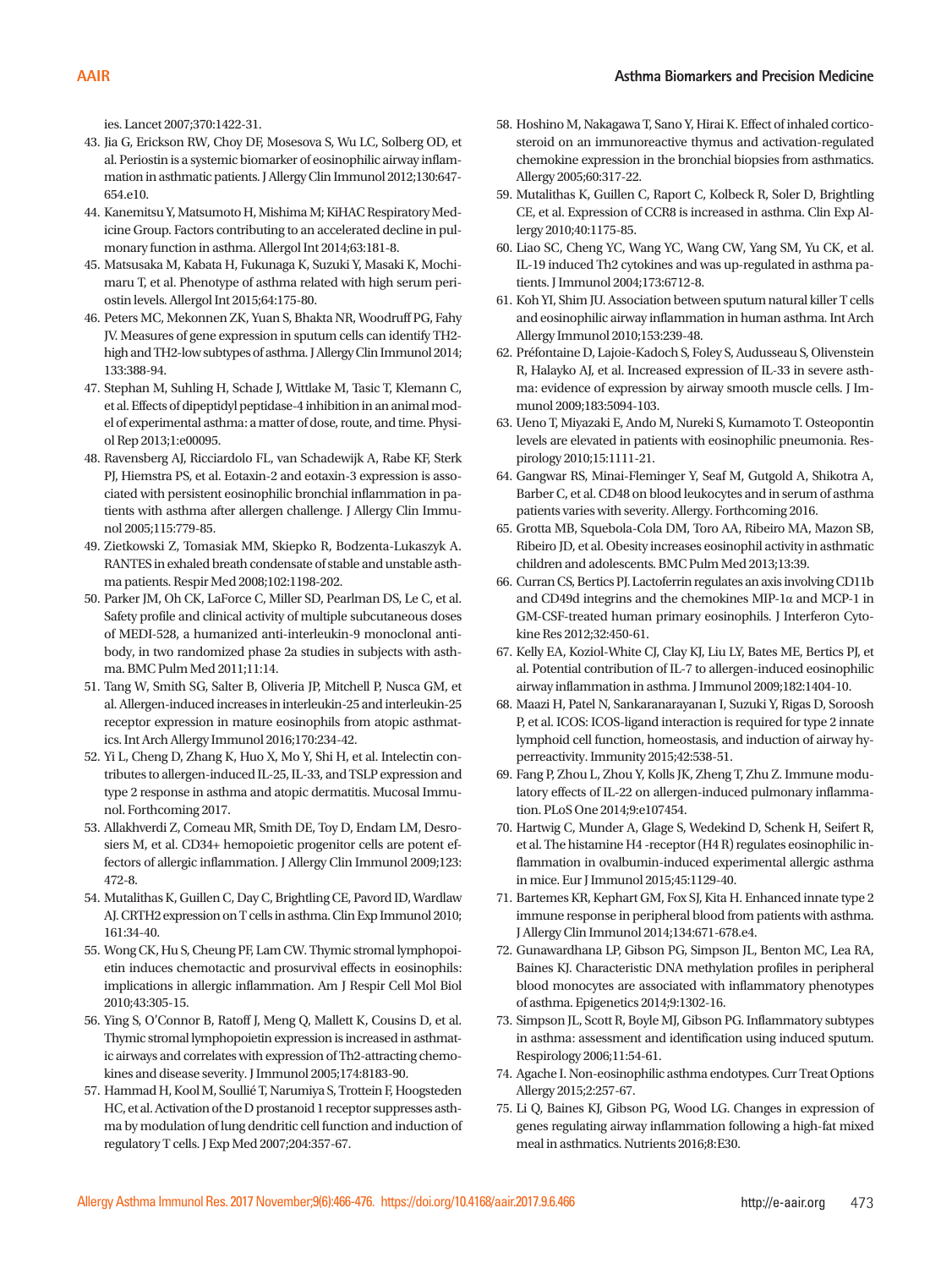- 76. Agache I, Ciobanu C, Agache C, Anghel M. Increased serum IL-17 is an independent risk factor for severe asthma. Respir Med 2010; 104:1131-7.
- 77. Gibson PG, Simpson JL, Saltos N. Heterogeneity of airway inflammation in persistent asthma: evidence of neutrophilic inflammation and increased sputum interleukin-8. Chest 2001;119:1329-36.
- 78. Hicks A, Goodnow R Jr, Cavallo G, Tannu SA, Ventre JD, Lavelle D, et al. Effects of LTB4 receptor antagonism on pulmonary inflammation in rodents and non-human primates. Prostaglandins Other Lipid Mediat 2010;92:33-43.
- 79. Wood LG, Simpson JL, Hansbro PM, Gibson PG. Potentially pathogenic bacteria cultured from the sputum of stable asthmatics are associated with increased 8-isoprostane and airway neutrophilia. Free Radic Res 2010;44:146-54.
- 80. Bogaert P, Naessens T, De Koker S, Hennuy B, Hacha J, Smet M, et al. Inflammatory signatures for eosinophilic vs. neutrophilic allergic pulmonary inflammation reveal critical regulatory checkpoints. Am J Physiol Lung Cell Mol Physiol 2011;300:L679-90.
- 81. Roussel L, Houle F, Chan C, Yao Y, Bérubé J, Olivenstein R, et al. IL-17 promotes p38 MAPK-dependent endothelial activation enhancing neutrophil recruitment to sites of inflammation. J Immunol 2010;184:4531-7.
- 82. Hsia BJ, Whitehead GS, Thomas SY, Nakano K, Gowdy KM, Aloor JJ, et al. Trif-dependent induction of Th17 immunity by lung dendritic cells. Mucosal Immunol 2015;8:186-97.
- 83. Bullens DM, Truyen E, Coteur L, Dilissen E, Hellings PW, Dupont LJ, et al. IL-17 mRNA in sputum of asthmatic patients: linking T cell driven inflammation and granulocytic influx? Respir Res 2006;7:135.
- 84. Busse WW, Holgate S, Kerwin E, Chon Y, Feng J, Lin J, et al. Randomized, double-blind, placebo-controlled study of brodalumab, a human anti-IL-17 receptor monoclonal antibody, in moderate to severe asthma. Am J Respir Crit Care Med 2013;188:1294-302.
- 85. Hastie AT, Moore WC, Meyers DA, Vestal PL, Li H, Peters SP, et al. Analyses of asthma severity phenotypes and inflammatory proteins in subjects stratified by sputum granulocytes. J Allergy Clin Immunol 2010;125:1028-1036.e13.
- 86. Kikuchi S, Kikuchi I, Takaku Y, Kobayashi T, Hagiwara K, Kanazawa M, et al. Neutrophilic inflammation and CXC chemokines in patients with refractory asthma. Int Arch Allergy Immunol 2009; 149 Suppl 1:87-93.
- 87. Summers C, Rankin SM, Condliffe AM, Singh N, Peters AM, Chilvers ER. Neutrophil kinetics in health and disease. Trends Immunol 2010;31:318-24.
- 88. Seys SF, Hox V, Van Gerven L, Dilissen E, Marijsse G, Peeters E, et al. Damage-associated molecular pattern and innate cytokine release in the airways of competitive swimmers. Allergy 2015;70:187- 94.
- 89. Petty JM, Sueblinvong V, Lenox CC, Jones CC, Cosgrove GP, Cool CD, et al. Pulmonary stromal-derived factor-1 expression and effect on neutrophil recruitment during acute lung injury. J Immunol 2007;178:8148-57.
- 90. Gao P, Gibson PG, Baines KJ, Yang IA, Upham JW, Reynolds PN, et al. Anti-inflammatory deficiencies in neutrophilic asthma: reduced galectin-3 and IL-1RA/IL-1β. Respir Res 2015;16:5.
- 91. Stein MM, Hrusch CL, Gozdz J, Igartua C, Pivniouk V, Murray SE, et al. Innate immunity and asthma risk in amish and Hutterite farm children. N Engl J Med 2016;375:411-21.
- 92. Wenzel SE, Barnes PJ, Bleecker ER, Bousquet J, Busse W, Dahlén SE, et al. A randomized, double-blind, placebo-controlled study

of tumor necrosis factor-alpha blockade in severe persistent asthma. Am J Respir Crit Care Med 2009;179:549-58.

- 93. Holgate ST, Noonan M, Chanez P, Busse W, Dupont L, Pavord I, et al. Efficacy and safety of etanercept in moderate-to-severe asthma: a randomised, controlled trial. Eur Respir J 2011;37:1352-9.
- 94. Bullens DM, Decraene A, Dilissen E, Meyts I, De Boeck K, Dupont LJ, et al. Type III IFN-lambda mRNA expression in sputum of adult and school-aged asthmatics. Clin Exp Allergy 2008;38:1459-67.
- 95. Djukanović R, Harrison T, Johnston SL, Gabbay F, Wark P, Thomson NC, et al. The effect of inhaled IFN-β on worsening of asthma symptoms caused by viral infections. A randomized trial. Am J Respir Crit Care Med 2014;190:145-54.
- 96. Matangkasombut P, Marigowda G, Ervine A, Idris L, Pichavant M, Kim HY, et al. Natural killer T cells in the lungs of patients with asthma. J Allergy Clin Immunol 2009;123:1181-5.
- 97. Chun E, Lee SH, Lee SY, Shim EJ, Cho SH, Min KU, et al. Toll-like receptor expression on peripheral blood mononuclear cells in asthmatics; implications for asthma management. J Clin Immunol 2010; 30:459-64.
- 98. Månsson Kvarnhammar A, Tengroth L, Adner M, Cardell LO. Innate immune receptors in human airway smooth muscle cells: activation by TLR1/2, TLR3, TLR4, TLR7 and NOD1 agonists. PLoS One 2013;8:e68701.
- 99. Møller-Larsen S, Nyegaard M, Haagerup A, Vestbo J, Kruse TA, Børglum AD. Association analysis identifies TLR7 and TLR8 as novel risk genes in asthma and related disorders. Thorax 2008;63:1064-9.
- 100. Roponen M, Yerkovich ST, Hollams E, Sly PD, Holt PG, Upham JW. Toll-like receptor 7 function is reduced in adolescents with asthma. Eur Respir J 2010;35:64-71.
- 101. Wood LG, Simpson JL, Wark PA, Powell H, Gibson PG. Characterization of innate immune signalling receptors in virus-induced acute asthma. Clin Exp Allergy 2011;41:640-8.
- 102. Denlinger LC, Shi L, Guadarrama A, Schell K, Green D, Morrin A, et al. Attenuated P2X7 pore function as a risk factor for virus-induced loss of asthma control. Am J Respir Crit Care Med 2009;179: 265-70.
- 103. Chupp GL, Lee CG, Jarjour N, Shim YM, Holm CT, He S, et al. A chitinase-like protein in the lung and circulation of patients with severe asthma. N Engl J Med 2007;357:2016-27.
- 104. Tang H, Fang Z, Sun Y, Li B, Shi Z, Chen J, et al. YKL-40 in asthmatic patients, and its correlations with exacerbation, eosinophils and immunoglobulin E. Eur Respir J 2010;35:757-60.
- 105. Koponen P, He Q, Helminen M, Nuolivirta K, Korppi M. Association of MBL2 polymorphism with asthma after bronchiolitis in infancy. Pediatr Int 2012;54:619-22.
- 106. Baines KJ, Wright TK, Simpson JL, McDonald VM, Wood LG, Parsons KS, et al. Airway β-defensin-1 protein is elevated in COPD and severe asthma. Mediators Inflamm 2015;2015:407271.
- 107. Bratke K, Klug A, Julius P, Kuepper M, Lommatzsch M, Sparmann G, et al. Granzyme K: a novel mediator in acute airway inflammation. Thorax 2008;63:1006-11.
- 108. Xiao Y, Motomura S, Deyev V, Podack ER. TNF superfamily member 13, APRIL, inhibits allergic lung inflammation. Eur J Immunol 2011;41:164-71.
- 109. Croteau-Chonka DC, Qiu W, Martinez FD, Strunk RC, Lemanske RF Jr, Liu AH, et al. Gene expression profiling in blood provides reproducible molecular insights into asthma control. Am J Respir Crit Care Med 2017;195:179-88.
- 110. Mackay RM, Grainge CL, Lau LC, Barber C, Clark HW, Howarth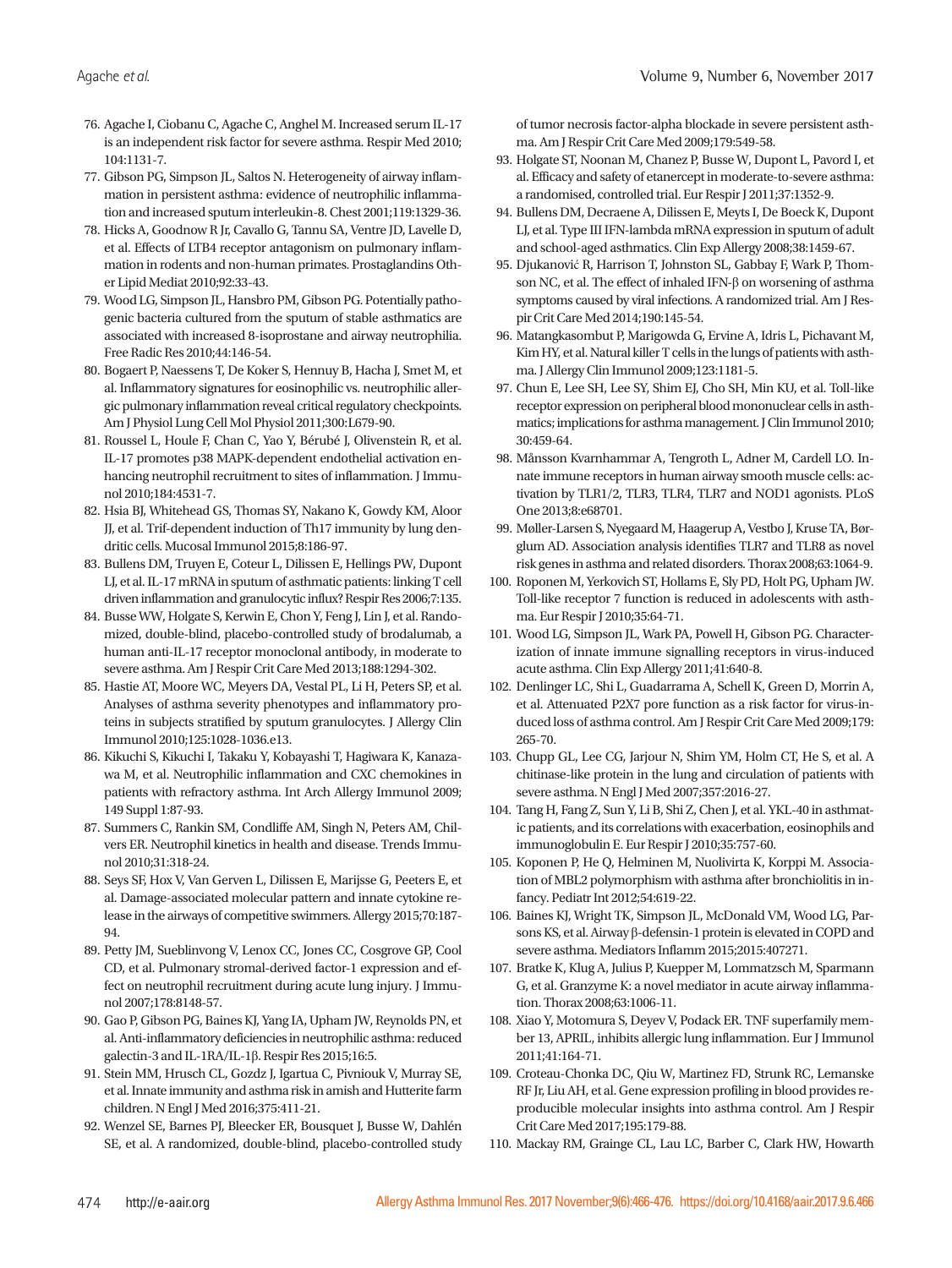PH. Airway surfactant protein d deficiency in adults with severe asthma. Chest 2016;149:1165-72.

- 111. Kazani S, Planaguma A, Ono E, Bonini M, Zahid M, Marigowda G, et al. Exhaled breath condensate eicosanoid levels associate with asthma and its severity. J Allergy Clin Immunol 2013;132:547-53.
- 112. Planagumà A, Kazani S, Marigowda G, Haworth O, Mariani TJ, Israel E, et al. Airway lipoxin A4 generation and lipoxin A4 receptor expression are decreased in severe asthma. Am J Respir Crit Care Med 2008;178:574-82.
- 113. Vachier I, Bonnans C, Chavis C, Farce M, Godard P, Bousquet J, et al. Severe asthma is associated with a loss of LX4, an endogenous anti-inflammatory compound. J Allergy Clin Immunol 2005;115: 55-60.
- 114. Dauletbaev N, Lands LC. Could relative abundance of airway lipoxins be the clue to restore corticosteroid sensitivity in severe asthma? J Allergy Clin Immunol 2016;137:1807-8.
- 115. Gagliardo R, Gras D, La Grutta S, Chanez P, Di Sano C, Albano GD, et al. Airway lipoxin A4/formyl peptide receptor 2-lipoxin receptor levels in pediatric patients with severe asthma. J Allergy Clin Immunol 2016;137:1796-806.
- 116. Chung KF. Lipoxins and epoxyeicosatrienoic acids. Potential for inhibitors of soluble epoxide hydrolase in severe asthma? Am J Respir Crit Care Med 2014;190:848-50.
- 117. Levy BD, Kohli P, Gotlinger K, Haworth O, Hong S, Kazani S, et al. Protectin D1 is generated in asthma and dampens airway inflammation and hyperresponsiveness. J Immunol 2007;178:496-502.
- 118. Gu Z, Lamont GJ, Lamont RJ, Uriarte SM, Wang H, Scott DA. Resolvin D1, resolvin D2 and maresin 1 activate the GSK3β anti-inflammatory axis in TLR4-engaged human monocytes. Innate Immun 2016;22:186-95.
- 119. Aoki H, Hisada T, Ishizuka T, Utsugi M, Kawata T, Shimizu Y, et al. Resolvin E1 dampens airway inflammation and hyperresponsiveness in a murine model of asthma. Biochem Biophys Res Commun 2008;367:509-15.
- 120. Aoki H, Hisada T, Ishizuka T, Utsugi M, Ono A, Koga Y, et al. Protective effect of resolvin E1 on the development of asthmatic airway inflammation. Biochem Biophys Res Commun 2010;400:128- 33.
- 121. Haworth O, Cernadas M, Yang R, Serhan CN, Levy BD. Resolvin E1 regulates interleukin 23, interferon-gamma and lipoxin A4 to promote the resolution of allergic airway inflammation. Nat Immunol 2008;9:873-9.
- 122. Haworth O, Cernadas M, Levy BD. NK cells are effectors for resolvin E1 in the timely resolution of allergic airway inflammation. J Immunol 2011;186:6129-35.
- 123. Serhan CN, Yang R, Martinod K, Kasuga K, Pillai PS, Porter TF, et al. Maresins: novel macrophage mediators with potent antiinflammatory and proresolving actions. J Exp Med 2009;206:15-23.
- 124. Xiao C, Puddicombe SM, Field S, Haywood J, Broughton-Head V, Puxeddu I, et al. Defective epithelial barrier function in asthma. J Allergy Clin Immunol 2011;128:549-556.e1-12.
- 125. de Boer WI, Sharma HS, Baelemans SM, Hoogsteden HC, Lambrecht BN, Braunstahl GJ. Altered expression of epithelial junctional proteins in atopic asthma: possible role in inflammation. Can J Physiol Pharmacol 2008;86:105-12.
- 126. Wawrzyniak P, Wawrzyniak M, Wanke K, Sokolowska M, Bendelja K, Rückert B, et al. Regulation of bronchial epithelial barrier integrity by type 2 cytokines and histone deacetylases in asthmatic patients. J Allergy Clin Immunol 2017;139:93-103.
- 127. Cox G, Thomson NC, Rubin AS, Niven RM, Corris PA, Siersted HC, et al. Asthma control during the year after bronchial thermoplasty. N Engl J Med 2007;356:1327-37.
- 128. Castro M, Rubin AS, Laviolette M, Fiterman J, De Andrade Lima M, Shah PL, et al. Effectiveness and safety of bronchial thermoplasty in the treatment of severe asthma: a multicenter, randomized, double-blind, sham-controlled clinical trial. Am J Respir Crit Care Med 2010;181:116-24.
- 129. Doeing DC, Husain AN, Naureckas ET, White SR, Hogarth DK. Bronchial thermoplasty failure in severe persistent asthma: a case report. J Asthma 2013;50:799-801.
- 130. Wilson SJ, Ward JA, Sousa AR, Corfield J, Bansal AT, De Meulder B, et al. Severe asthma exists despite suppressed tissue inflammation: findings of the U-BIOPRED study. Eur Respir J 2016;48:1307-19.
- 131. Hoshino M, Ohtawa J, Akitsu K. Association of airway wall thickness with serum periostin in steroid-naive asthma. Allergy Asthma Proc 2016;37:225-30.
- 132. Lee YM, Park JS, Hwang JH, Park SW, Uh ST, Kim YH, et al. Highresolution CT findings in patients with near-fatal asthma: comparison of patients with mild-to-severe asthma and normal control subjects and changes in airway abnormalities following steroid treatment. Chest 2004;126:1840-8.
- 133. Aysola RS, Hoffman EA, Gierada D, Wenzel S, Cook-Granroth J, Tarsi J, et al. Airway remodeling measured by multidetector CT is increased in severe asthma and correlates with pathology. Chest 2008;134:1183-91.
- 134. Gonem S, Hardy S, Buhl N, Hartley R, Soares M, Kay R, et al. Characterization of acinar airspace involvement in asthmatic patients by using inert gas washout and hyperpolarized (3)helium magnetic resonance. J Allergy Clin Immunol 2016;137:417-25.
- 135. Ueda T, Niimi A, Matsumoto H, Takemura M, Hirai T, Yamaguchi M, et al. Role of small airways in asthma: investigation using highresolution computed tomography. J Allergy Clin Immunol 2006; 118:1019-25.
- 136. Hogg JC, McDonough JE, Suzuki M. Small airway obstruction in COPD: new insights based on micro-CT imaging and MRI imaging. Chest 2013;143:1436-43.
- 137. Gagliardo R, La Grutta S, Chanez P, Profita M, Paternò A, Cibella F, et al. Non-invasive markers of airway inflammation and remodeling in childhood asthma. Pediatr Allergy Immunol 2009;20:780-90.
- 138. Dolhnikoff M, da Silva LF, de Araujo BB, Gomes HA, Fernezlian S, Mulder A, et al. The outer wall of small airways is a major site of remodeling in fatal asthma. J Allergy Clin Immunol 2009;123:1090- 7, 1097.e1
- 139. Obase Y, Rytilä P, Metso T, Pelkonen AS, Tervahartiala T, Turpeinen M, et al. Effects of inhaled corticosteroids on metalloproteinase-8 and tissue inhibitor of metalloproteinase-1 in the airways of asthmatic children. Int Arch Allergy Immunol 2010;151:247-54.
- 140. Mukhopadhyay S, Sypek J, Tavendale R, Gartner U, Winter J, Li W, et al. Matrix metalloproteinase-12 is a therapeutic target for asthma in children and young adults. J Allergy Clin Immunol 2010;126: 70-76.e16.
- 141. Chen J, Deng L, Dreymüller D, Jiang X, Long J, Duan Y, et al. A novel peptide ADAM8 inhibitor attenuates bronchial hyperresponsiveness and Th2 cytokine mediated inflammation of murine asthmatic models. Sci Rep 2016;6:30451.
- 142. Foley SC, Mogas AK, Olivenstein R, Fiset PO, Chakir J, Bourbeau J, et al. Increased expression of ADAM33 and ADAM8 with disease progression in asthma. J Allergy Clin Immunol 2007;119:863-71.